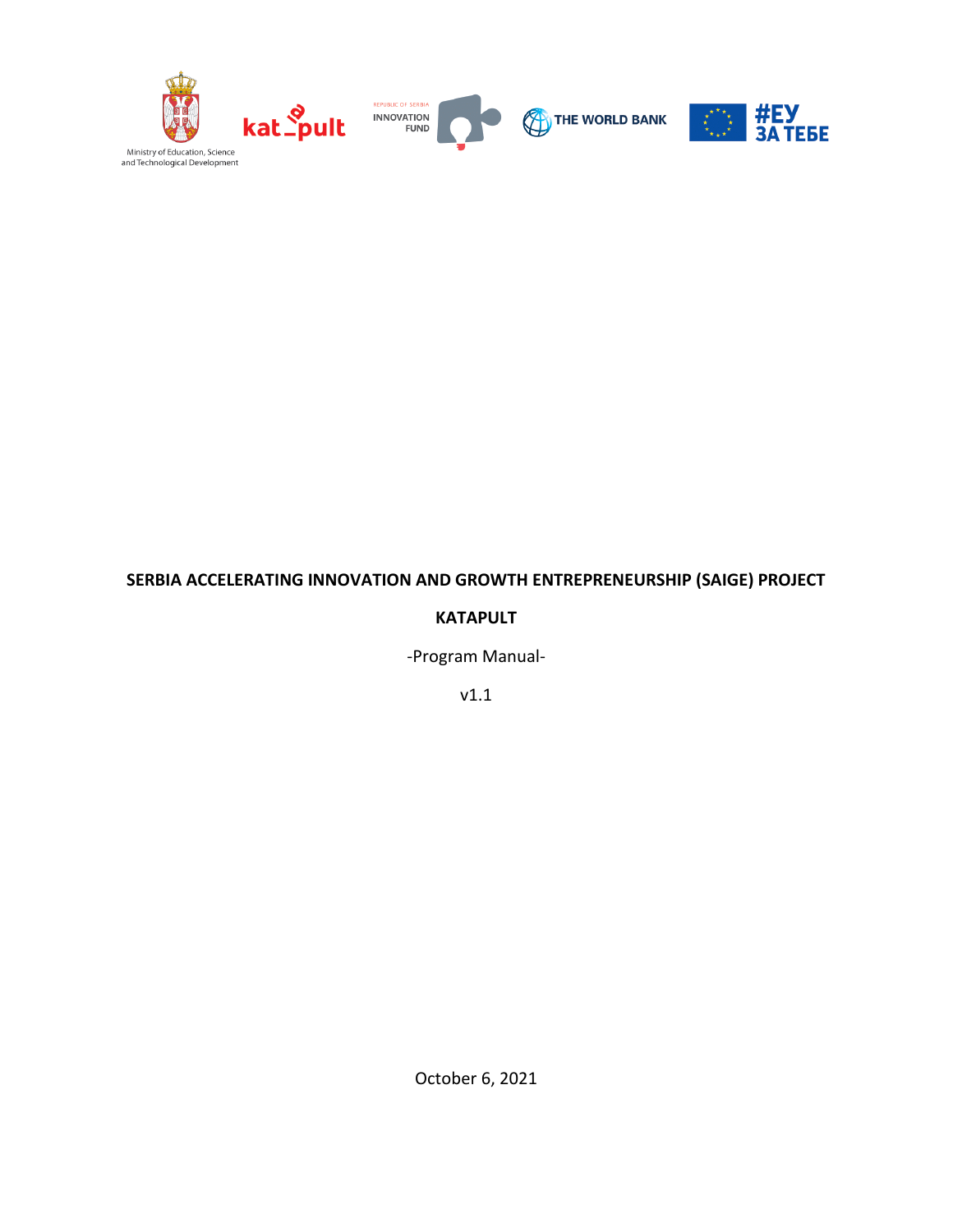

# **1. PROGRAM DESCRIPTION**

The Katapult is Innovation Fund's acceleration program that targets growth oriented innovative startups and offers:

- 1. Intensive training, including mentoring and experimentation support for companies segmented into two streams:
	- a. **An "Ideation" stream**, to assist founders in the early stages of product and market development. These founders are likely seeking market validation, initial traction and confirmation of a business model. While some participants in this category may have customer traction and paying customers, the Katapult may consider pre-revenue startups where IP/tech is considered unique and compelling. Typically, Ideation startups will be looking to raise initial seed capital, from €100K - €1M.
	- b. **A "Scale-up" stream,** to support companies with proven traction looking to accelerate growth and aiming to raise a late Seed/Series A round of financing, likely between €500K - €2M.
- 2. Grant funding<sup>1</sup>, including:
	- a. **At-Entry Grants** of up to **€20K for Ideation stream companies and** up to **€50K** for **Scaleup stream companies**.
	- b. **Co-Investment Grants** (CI Grants) of up to 1:1 investment matching **up to the ceiling of €300K** awarded to Katapult companies that secure private investment**.**

Company selection will focus on highly skilled growth-oriented teams developing new products or services, improving customer acquisition or expanding to new markets.

All companies accepted to Katapult automatically qualify for training and At-Entry Grants, while further diligence will be done to approve companies and investors for Co-Investment Grants.

Both At-Entry and CI Grants are awarded in the form of state aid for newly established enterprises in accordance with the [Regulation on the Conditions and Criteria for Horizontal State-Aid Compliance](http://www.kkdp.gov.rs/doc/propisi/uredba_horizontalna_drzavna_pomoc.pdf) and [Regulations on Rules for State Aid Granting.](http://www.kkdp.gov.rs/doc/propisi/UREDBA%20drzavna%20pomoc.pdf)

# **2. TRAINING PROGRAM**

The Katapult will launch in October 2021 and will include intensive training for bi-annual cohorts including both Ideation and Scale-up companies, with up to 20 companies per cohort. The emphasis will be on customized mentoring for each company, according to its particular challenges and growth potential. If conditions allow, a residential component in or near Belgrade will be included along with in-person, virtual workshops and mentoring sessions.

The curriculum will cover all aspects of business strategy and go-to-market support through a combination of a structured training and hands-on experimentation with world-class mentors. This will be augmented by initial seed funding through At-Entry Grants and connections to investors (see section 6, At-Entry Grants). Participating companies will also have the chance to apply for CI Grant (see section 7).

 $1$  All amounts in EUR presented in this document will be calculated in RS Dinars at the exchange rate of 120RSD for 1EUR.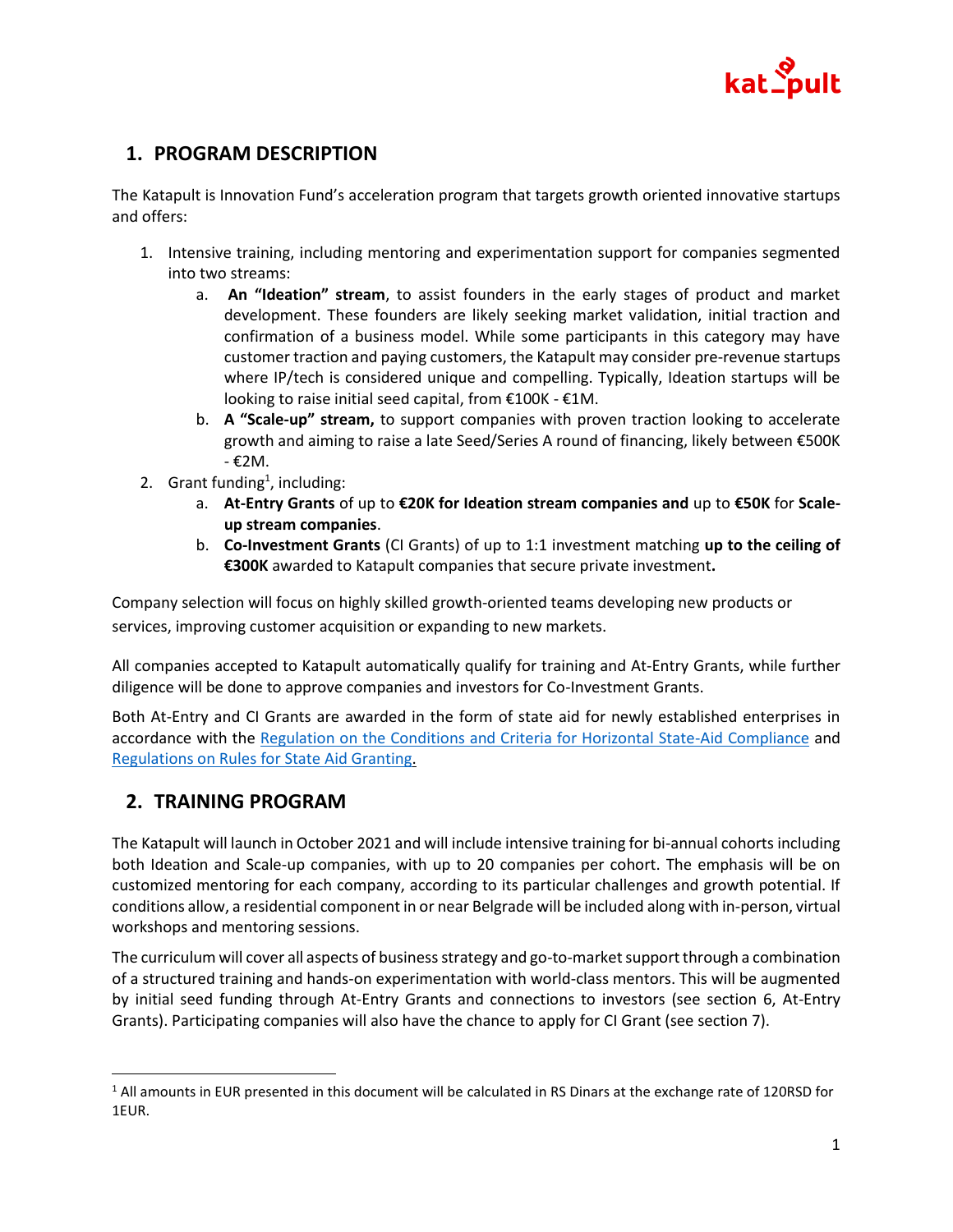

# **3. TARGET GROUPS**

While the majority of Applicants are expected to be digital startups, the Katapult will be open to all innovative businesses, with an emphasis on Serbia's Smart Specialization Strategy. At least 50% of available funding will be allocated to Applications in the four priority domains<sup>2</sup>, subject to availability of good quality projects. Women co-founders are specifically encouraged to apply.

# **4. USES OF GRANT FUNDS**

# **4.1. Eligible Costs**

Awardees can use grant funding for both At-Entry and CI grants for costs within the following categories:

- Team/salary costs (gross amounts incl. income taxes and benefits).
- Product development services, including developing and testing technology, R&D, etc.
- Business development services, such as market research, partnership/supplier development, hiring expert consultants, etc.
- Sales and marketing services.
- Goods and other services for the purpose of company growth and development.
- Overheads such as rent, tech/app/data subscriptions, etc.

Only the costs accrued during the timeframe specified in the grant contract with the IF, and services completed, or goods delivered, will be eligible for financing.

## **4.2. Non-Eligible Costs**

The following costs shall not be considered eligible and are not limited to:

- Debts and debt service charges (interest).
- Provisions for losses, debt or potential future liabilities.
- Costs declared by the awardee and financed by another action or work program receiving other public sources of financing.
- Purchases of land or buildings, including any renovation.
- Currency exchange losses, fees and penalties.
- Credits to third parties.
- Salary costs of the personnel of national administrations.
- Taxes, including VAT, duties and charges.
- Entertainment and hospitality expenses, including travel costs thereto.
- Recruitment and relocation costs.
- The procurement of second hand or refurbished goods.
- Any activities outlined in the IF's Environmental and Social Management Framework (ESMF) as Exclusions published on the IF webpage.
- Cash payments from the separate bank account.

The IF will make regular checks with regards to eligible costs.

 $2$  According to the Serbia's Smart Specialization Strategy the four priority domains are: 1) Food for future, 2) Information and communication technologies, 3) Machines and production processes of the future and 4) Creative industries.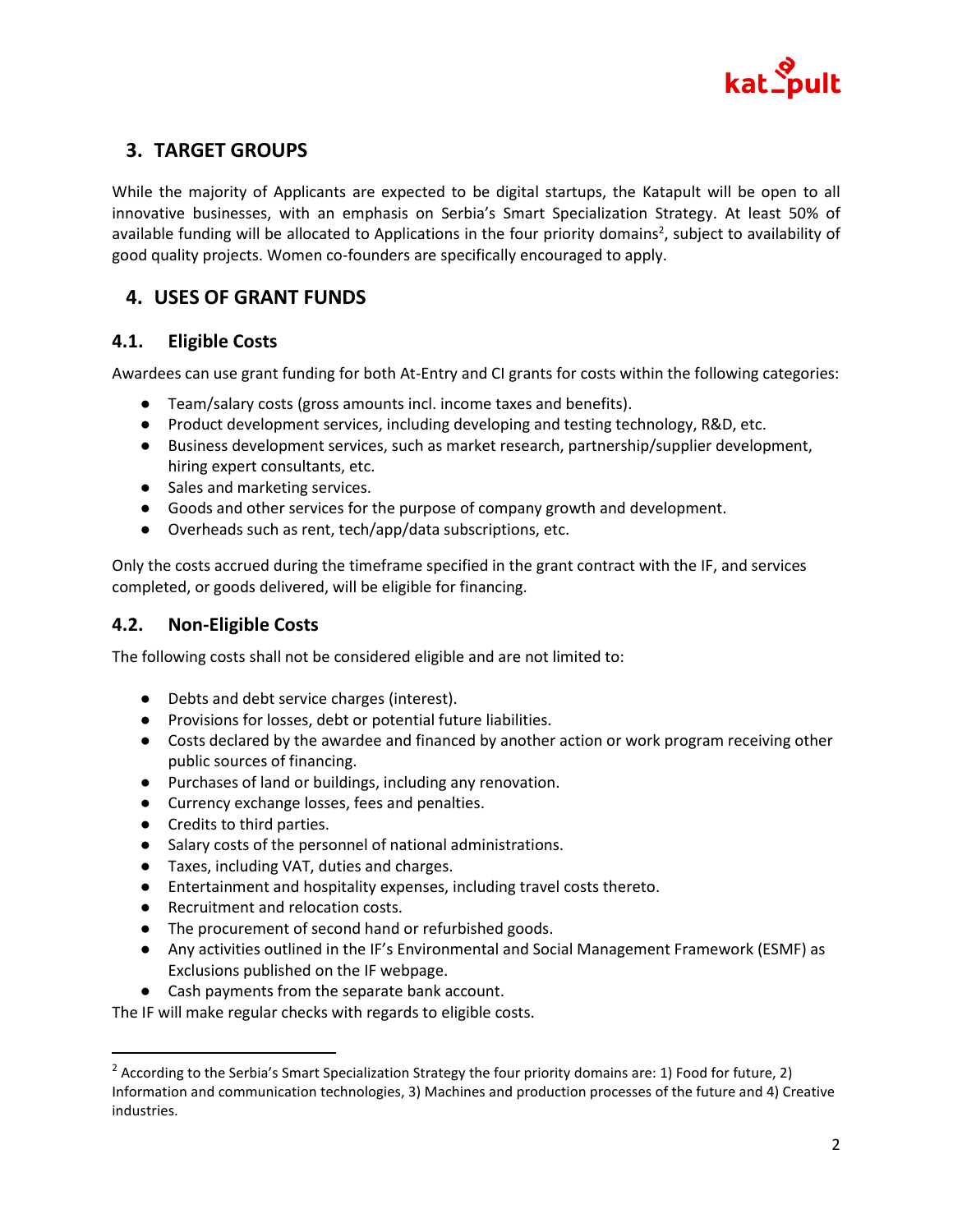

# **4.3. Non-Eligible Activities**

Katapult will **NOT** support Applications or activities in relation to:

- Applications or activities that are classified under Environmental and Social Management Framework (ESMF<sup>3</sup>) risk categorization as High or Substantial risk projects.
- Industrial-related or construction activities, or any other activities that entail pollution generation, in accordance with the exclusion list provided by the ESMF.
- Any of the following Applications or activities:
	- o Tobacco production, processing, storage.
	- o Production of alcohol, excluding beer and wine.
	- o Projects that involve alteration to rivers or other natural environments.
	- o Mining Projects.
	- o Logging Projects.
	- o Adult Entertainment Projects.
	- o Gambling Projects.
	- o Property Development.

## **5. SELECTION PROCESS**

### **5.1. Eligibility of Companies**

An Applicant must meet the following eligibility criteria:

- The Applicant is a legally registered business, not older than six (6) years at the time of applying to the Katapult.
- The Applicant is a private sector (at least 80% privately owned), micro or small sized company.

An Applicant that meets any of the following conditions is NOT eligible to apply for the Katapult:

- $\bullet$  The Applicant or its affiliated entity<sup>4</sup> is listed on the stock exchange.
- The Applicant or its affiliated entity has received financing from any other IF financing program for the same or similar activities.
- The Applicant or its affiliated entity had revenues over €8,000,000 in any of the prior two years.

A company can be enrolled and be awarded At-Entry and Co-Investment Grants only once in either Ideation or Scale-up stream and cannot participate in both.

Past participation in other IF programs does not disqualify companies from applying. Companies that have been awarded funding by the IF and are in the final stage of implementation (last quarter or less) may apply to the Katapult. The maximum amount of IF financing that a company may receive across any and all awards is €800K.

The IF will run personal and fiduciary background checks on the entire ownership team of all Applicants including founder/co-founders, existing directors with shares, and other shareholders, before awarding

<sup>&</sup>lt;sup>3</sup> ESMF- Environmental and Social Standards Management Framework can be foun[d here.](http://www.inovacionifond.rs/cms/files/o-nama/Esmf_Saige.pdf)

<sup>&</sup>lt;sup>4</sup> Affiliate entity as defined in Article 62 of the **Law on Companies**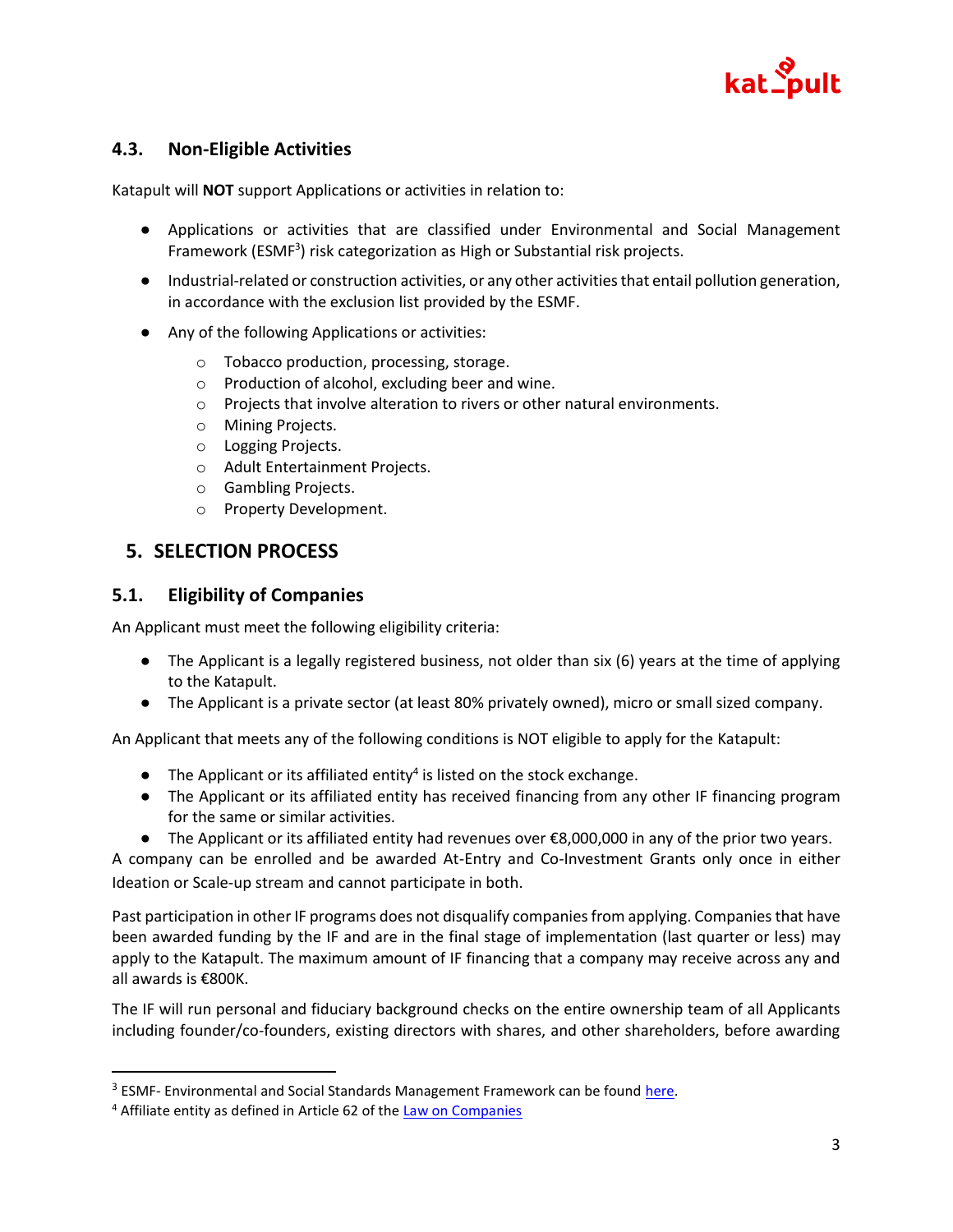

grants. Companies with founders/co-founders and other shareholders who do not pass this check will not be eligible for the program.

Activities that are focused on routine or periodic changes made to existing products, production lines, manufacturing processes, services and other already established operations (e.g., software version updates, product redesigns) which do not result in the creation of tangible value or new intellectual property are not encouraged to apply, even if those changes may represent improvements for the Applicant's own portfolio or organization.

Any new IP and know-how which may be created during the implementation of the program must be demonstrated as belonging to the Applicant.

### **5.2. Selection Criteria**

Selection will be guided by five main criteria:

- 1. **Team:** Co-founders should have complementary, diverse, cross-functional skills and be able to demonstrate why they are a good team for the problem they are solving. It is preferable that founding teams have at least two co-founders to be considered for the Accelerator.
- 2. **Product/Technology:** Should have a minimum viable (Ideation) or market-tested (Scale-up) product that has competitive advantages. The IF is looking to support businesses that develop new products, services or processes with the potential for significant technological improvements over the existing state of the art, and which may therefore face risk of failure.
- 3. **Business Model and Traction:** Should have a vision (Ideation) or proven (Scale-up) monetization strategy and an efficient, scalable business model. For the Ideation stream, pre-revenue companies are not automatically disqualified, but it is a big plus if the team can show evidence of demand or traction (pre-orders, pilots, signed contracts or other sales indications). To be selected for the Scale-up stream, Applicants must already be generating revenue.
- 4. **Market:** Should be solving a clear problem for a known customer within a large, accessible market with good prospects for regional/international scaling. Scale-up stream Applicants should be seeking to expand into new geographical markets or new customer segments.
- 5. **Capital Raising:** Should have good prospects for attracting private investors and be seeking an amount of capital commensurate with the program scope. Scale-up stream Applicants are likely to have raised some seed funding and may be seeking a Series A investment.

### **5.3. Application Process**

#### **Registration**

All Applications are handled through the [Katapult portal.](https://katapult.acceleratorapp.co/application/new?program=katapult%20accelerator%201st%20cohort) To register an account, the Applicant must have a valid Tax Identification Number (PIB). An email address given during the registration will be used for all future correspondence with the Applicants.

#### **Application Content**

Applicants should be prepared to provide the following:

- Completed Application questionnaire.
- Management resumes and a list identifying key employees or representatives of the company.
- List of existing shareholders and their percentage ownership (capitalization table).
- Brief financial history/records.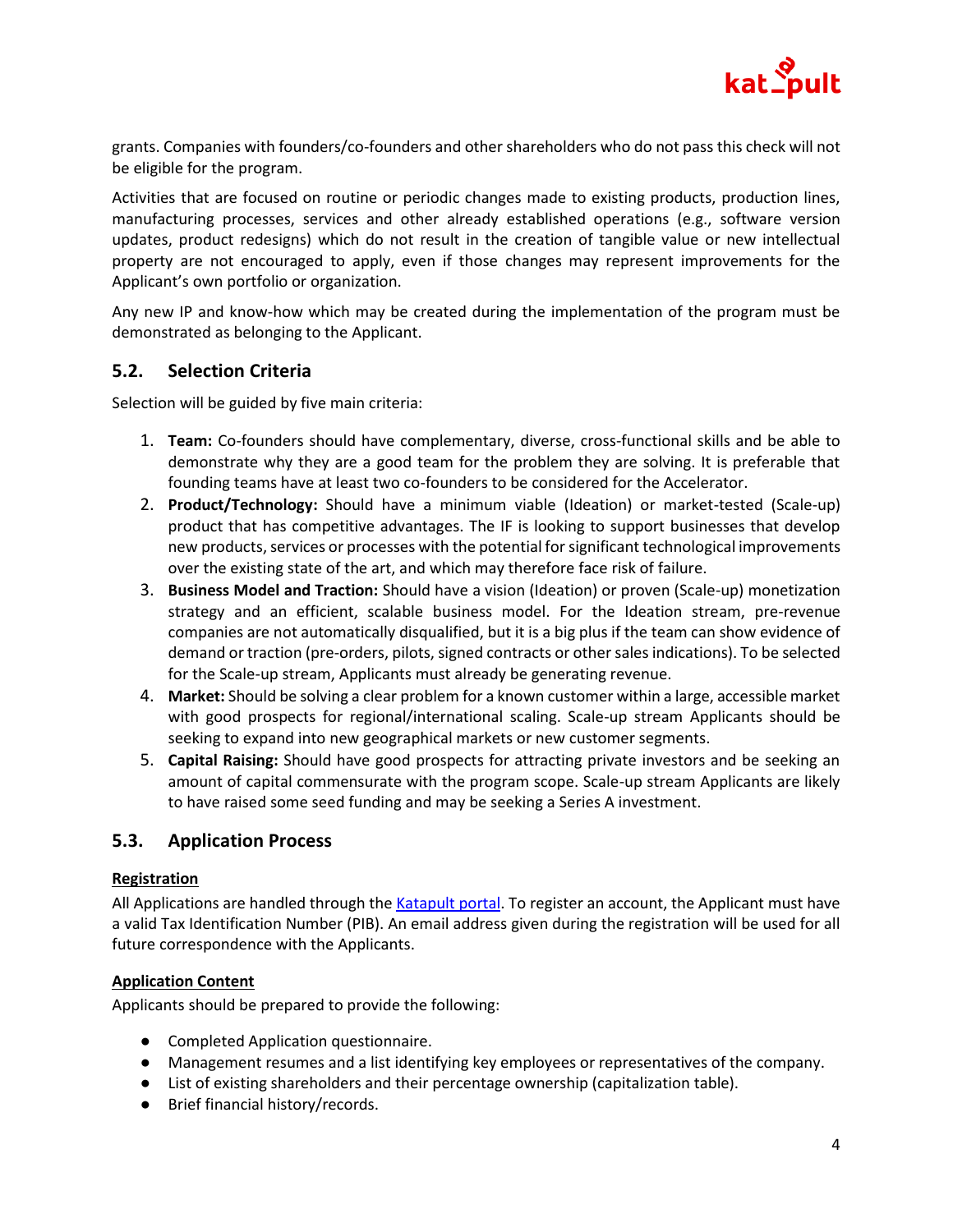

● Environmental and Social Screening Checklist filled in and signed by the Applicant.

To be considered for the Scale-up stream, it is expected that Applicants will also provide the following materials:

- Financial statements for the most recent operating periods up to two years, if available.
- Investor deck or / and business plan.
- Pro forma financial model.
- Indicative fundraising ask (amount and use of funds, e.g.).

### **Application Submission**

Only complete and timely Applications submitted through the [Katapult portal](https://katapult.acceleratorapp.co/application/new?program=katapult%20accelerator%201st%20cohort) will be evaluated.

Applicants can submit only one Application in a specific call for proposals. An Applicant rejected in the first call can submit improved Application in a subsequent call. It is strongly advised that companies not accepted and reapplying take into account any evaluation feedback when reapplying.

Application can be modified and changed until the deadline for Applications, using the link to the [Katapult portal.](https://katapult.acceleratorapp.co/application/new?program=katapult%20accelerator%201st%20cohort) Applications cannot be changed or submitted after the deadline.

#### **Administrative and Eligibility Screening**

IF will check eligibility according to the eligibility criteria provided above. In the case of Application information deficiencies, companies will be notified and given 72 hours to make changes to their Applications, and subsequently informed of the screening outcome by email. Further details of the selection processes are given in the Katapult Review Guidelines available on the website of the IF.

#### **Environmental and Social Review**

Environmental and Social Review is conducted only for pre-selected Applications. It starts after the preselection and must be finished before any Agreements are signed. The first step in the process of assessing environmental and social impact is filling out the Environmental and Social Screening Checklist (ESSC). The IF's expert for environmental and social matters will examine all submitted ESSCs and categorize Applications according to the risk level:

- Low no further action required.
- Moderate monitoring required during implementation.
- Substantial the IF stops the evaluation process and denies the Application.
- High the IF stops the evaluation process and denies the Application.

Applicants will be informed about the outcome of this review only if the Application is categorized as a Moderate risk Application, in which case Environmental and Social Management Plan (ESMP) will be required. When the Application requires the preparation of the ESMP, it is the responsibility of the Applicant to prepare the ESMP and submit it to the IF. Approval of the ESMP by the IF is a condition for signing Acceleration Agreement. The guidance on the content of the ESMP is provided in the ESMF. All environmental and social procedures requiring adherence are specified in the ESMF, which are consistent with Serbian national legislation. In cases where the Application requires an ESMP and the Applicant does not prepare it, that Application would become ineligible for further evaluation.

### **Ethics Issues**

An ethics expert will be called upon to provide assessment of any Applications that raise possible ethical risks and to suggest follow up measures or prepare specific monitoring provisions for such Applications.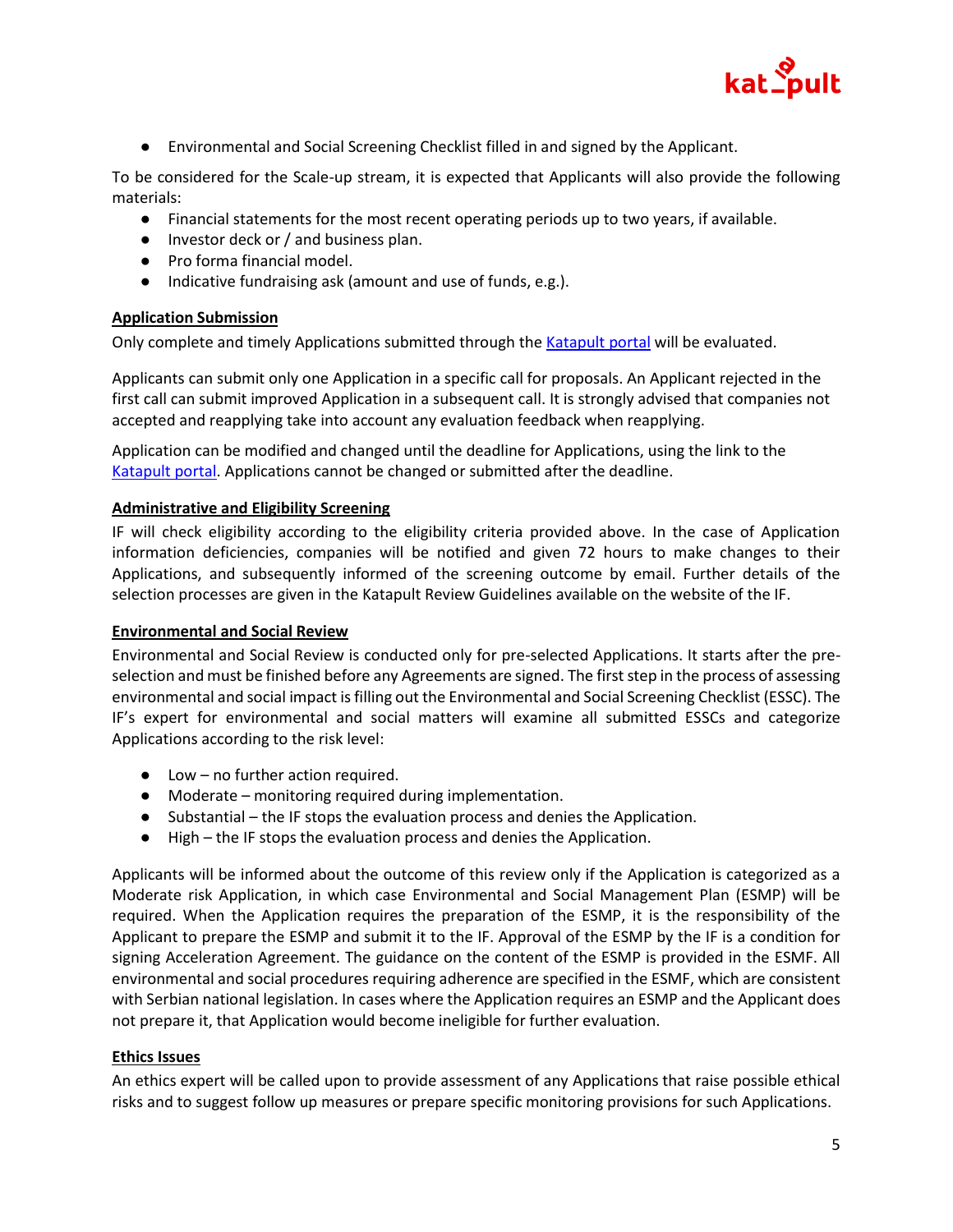

#### **Application Review & Selection Process**



*Figure 1: Application Review & Evaluation Process* 

## **5.4. Selection Committee Review and Decision**

Upon eligibility and administrative check, eligible Applications will then move to the first phase of evaluation to include review by the subject matter expert and pre-selection by the Selection Committee (SC), comprising three external experts. A subject matter expert will be invited to review specific Applications matching their field of expertise, though they will not be directly involved in the decision-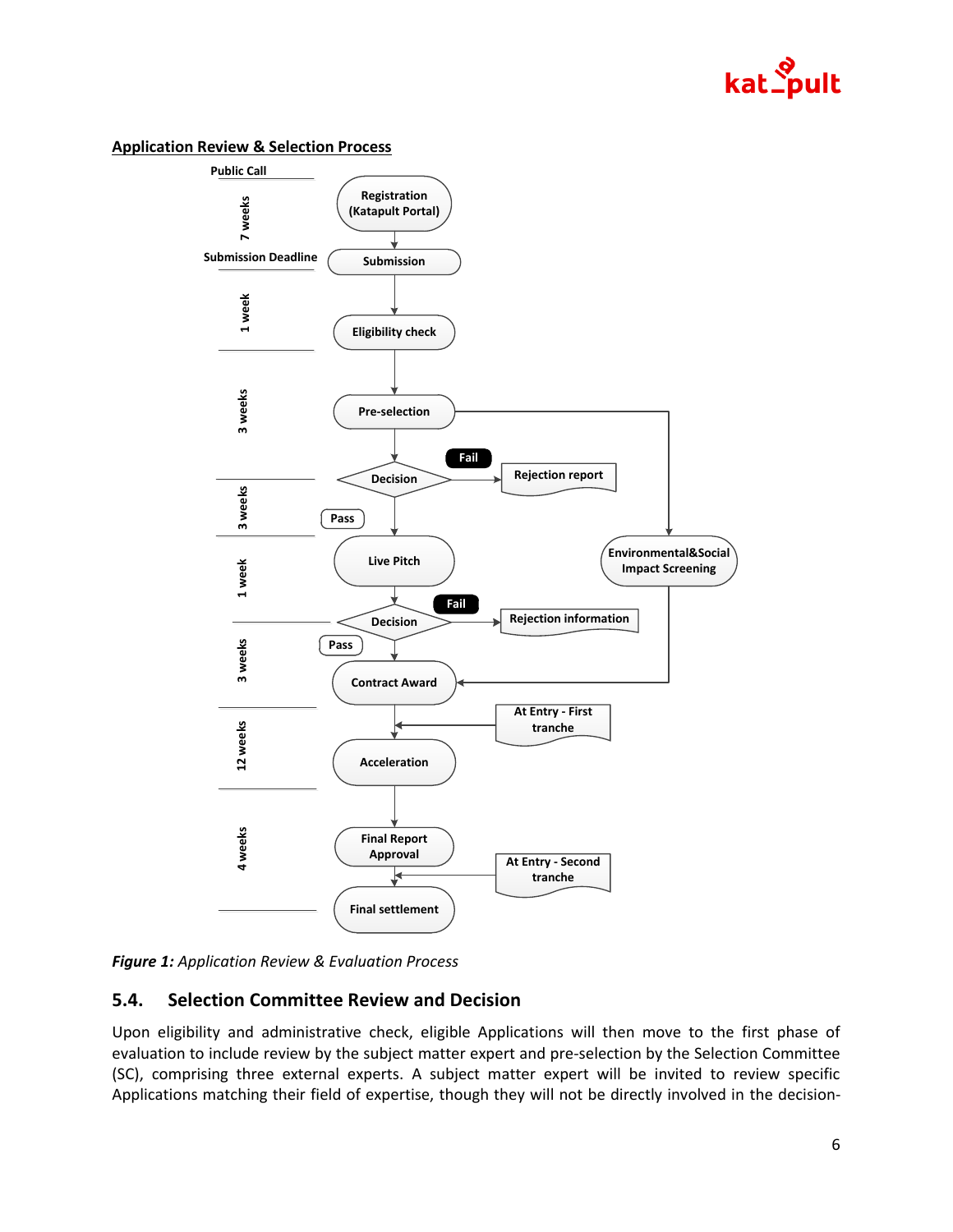

making process. The pre-selection will include Application scoring according to the procedure defined in the Review Guidelines and selection criteria defined in Section 5.2. After the pre-selection, the SC will prepare a short list of Applicants that will be invited to pitch before the SC.

Final decision for enrollment is made by the Selection Committee (SC) following the in-person pitch. Placement of the Awardees into Ideation or Scale-up stream will be part of the SC's Final decision. **No written evaluation will be provided, aside from the oral input from the SC during the pitch session.** 

Selected Awardees will be notified via email of the SC decision and will be offered to sign an Acceleration Agreement with the IF, which should be signed within three weeks. In principle, only Awardees with signed Acceleration Agreements will be included in the program. The Acceleration Agreement will specify the stream (Ideation or Scale-up) and the associated At-Entry Grant.

### **5.5. Applicant Grievance Mechanism**

Applicants may file a fact-based objection to the outcome of any of the phases of the selection process (citing evident omissions or mistakes made during the process), or for any other reason, by submitting a letter of objection to the IF, by email, at [katapult@inovacionifond.rs.](mailto:katapult@inovacionifond.rs) The letter must be written in English with a recommended limit of 500 words. The IF will provide an official response to the formal letter of objection no later than 8 calendar days from receiving the objection.

# **6. AT-ENTRY GRANT FUNDING**

### **6.1. Grant Amount**

At-Entry Grants are available to all selected companies, with Ideation phase Awardees eligible for a maximum of RSD 2,4M (~€20K) and Scale-up Awardees eligible for a maximum of RSD 6M (~€50K).

Awardees can opt to accept and use an At-Entry Grant, or not. Should the Awardee turn down the funding, this amount will be available to secure under the CI Grant (provided the Awardee manages to raise qualified investment and thus become eligible for CI Grant funding).

### **6.2. Drafting of the Acceleration Agreement**

The Acceleration Agreement is prepared by the IF before the official start date of the Katapult accelerator. It contains provisions for using the At-Entry Grant, type of acceleration support provided by the IF and obligations of Awardees taking part in the Katapult.

Before signing the Acceleration Agreement, an Awardee must provide the following:

- ESMP (where Applicable), to be approved by the Environmental Expert engaged on the SAIGE Project.
- Separate bank account to which the proceeds of the At-Entry Grant will be transferred.
- Names of co-founders (up to three, unless explicitly agreed with the IF) who will participate in the Katapult accelerator.
- Written statement that the Awardee will comply with all the provisions of Law on labor and protection at work.

Awardees that opt for the At-Entry Grant may use these funds upon signing the Acceleration Agreement with the IF. The funding can be used for the duration of the Accelerator and up to 30 days after the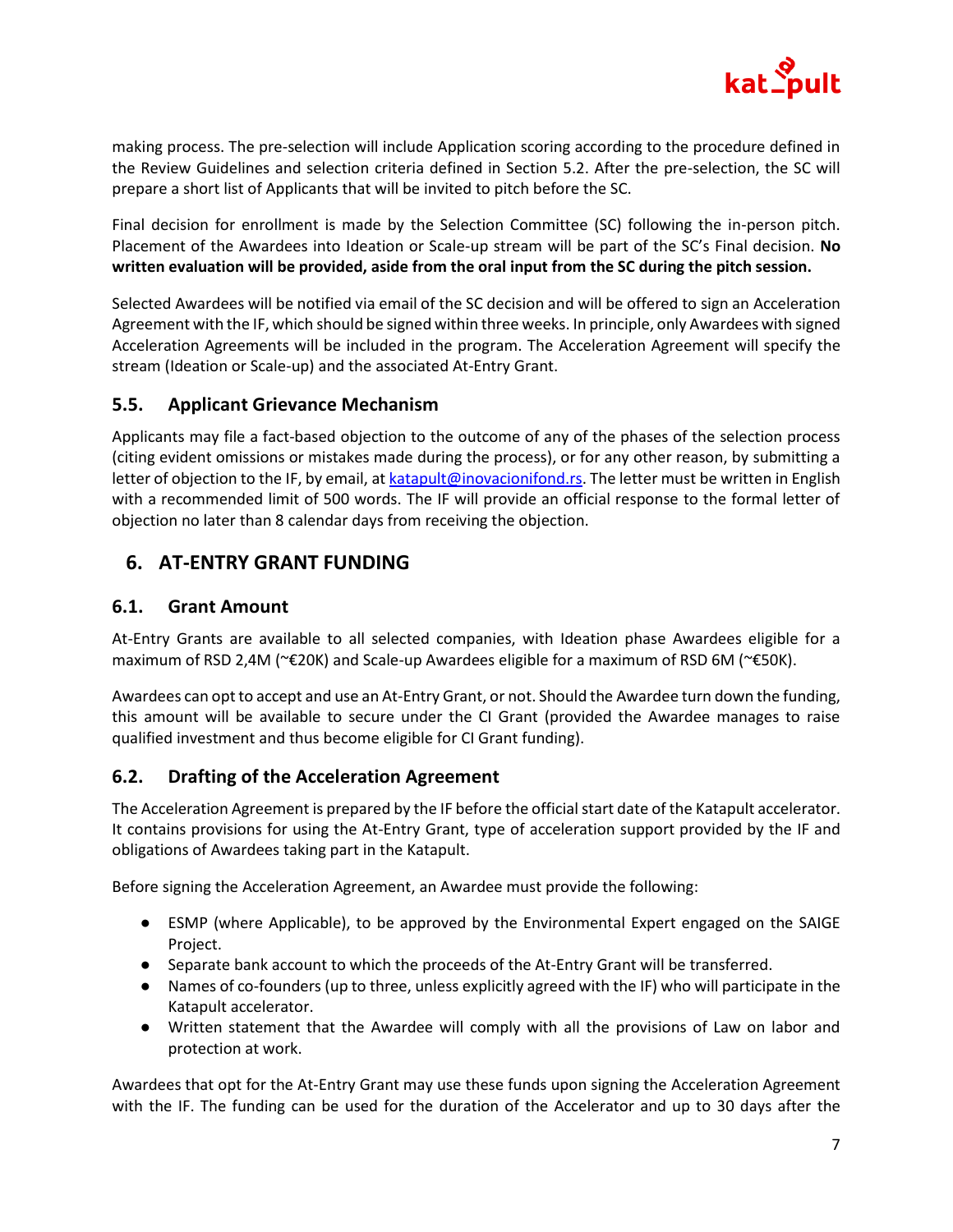

program completion. The IF will not ask Awardees to provide a specific budget for At-Entry Grants. However, monitoring procedures will be in place to ensure that no funds are used to cover ineligible costs. Awardees are recommended to consult their Lead Mentors while using the proceeds of At-Entry Grants.

## **6.3. Disbursement**

The At-Entry Grant will include an up-front and a reimbursable portion. The IF will make available €15K upon signing the Acceleration Agreement with Ideation Awardees and €35K with Scale-up Awardees. The remaining grant funds will be kept by the IF as a final reimbursable tranche to be transferred to the account of the Awardee for pre-approved expenses accrued during the acceleration program up to the balance of the full grant amount after the Awardee completes the program and a Final Report is approved by the IF.

To justify its costs and claim the final tranche, the Awardee must provide the IF the Final Report with acceptable financial documentation (invoices, proof of deliveries, proof of payments, bank statements, etc.). The final tranche is transferred to the Awardee upon signing the Final Settlement, which is prepared and signed after the Acceleration Agreement is completed.

## **6.4. Reporting**

The Awardee is obligated to submit a Final Report upon completion of the acceleration program. Approval of the Final Report is a condition for disbursing the reimbursable portion of the At-Entry Grant.

The Final Report will include a survey to assess the overall experience and support received during the Accelerator as well as a narrative summary describing completed activities and the main achievements of the acceleration phase, including the At-Entry Grant use-of-funds and related, measurable KPIs/outcomes linked to participation objectives (product development, customer traction, revenue growth, etc.).

The financial section of the report must document all the payments made from the separate bank account. These payments must be properly itemized to allow easy review by the IF.

# **7. CO-INVESTMENT GRANT FUNDING**

As a non-dilutive instrument, Co-Investment Grants preserve equity for founders while lengthening the "runway" during the high-risk, early stages of development, thereby de-risking investments for investors.

All Awardees enrolled in the Katapult accelerator will be considered eligible to apply for Co-Investment Grant funding. These companies may apply for and receive CI Grants at any time during the acceleration program and nine (9) months following completion of their cohort, provided a qualified investment is raised<sup>5</sup>, provided no breach of Acceleration Agreement have occurred during the program.

## **7.1. Grant Amount**

Total funding available to Awardees is up to RSD 36 million (~€300K) including both At-Entry and Co-Investment Grants. For example, an Awardee enrolled in the Ideation stream that received and spent an At-Entry Grant of €20K may unlock up to €280K, while a Scale-up Awardee may access an additional €250K. Co-Investment Grants will match private investment 1:1 (i.e., provide 50% of an investment round)

<sup>&</sup>lt;sup>5</sup> Extensions may be allowed in exceptional cases and at the discretion of the IF.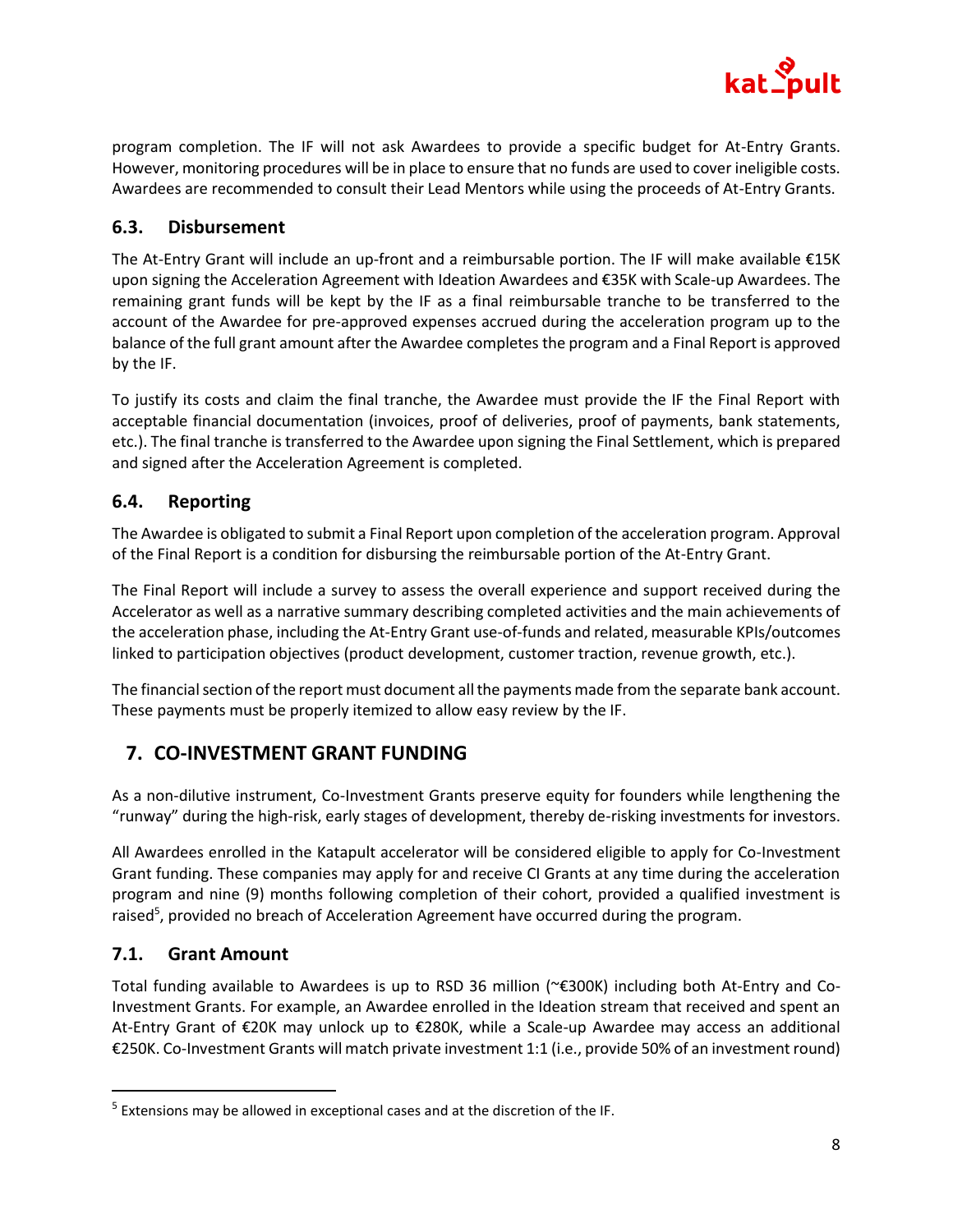

up to the funding ceiling of €300K. A minimum private investment of RSD 6 million (~€50K) is required to qualify for a Co-Investment Grant.

Co-Investment Grant funds will only be disbursed after the investors have deployed their capital, or in the case of a tranched investment, after the deployment of the first tranche provided that the initial capital invested meets the RSD 6 million minimum.

# **7.2. Investor Eligibility**

Eligible investors include angel groups, experienced "super angels," individual angels as syndicates, seed funds, VC funds, corporate VCs/investors or other early-stage private investors.

Investors must be reviewed and approved by the Innovation Fund. All investors interested in investing in companies eligible for the co-investment mechanism are invited to declare their interest and be approved as Co-Investment Partners by the IF prior to pursuing any specific investment in order to speed up the CI Grants Application review and approval process. Investors may also register on a deal-by-deal basis.

To be accredited or approved as Co-Investment Partner or on an individual deal basis, investors will be required to provide information by filling out a questionnaire, declaring all potential Conflicts of Interest and submitting materials to the IF for review. Required information includes:

- 1. Angel Groups
	- Group name and contact information.
	- Document stating Group's business status, if available (LLC, Charity, Partnership, etc.).
	- CVs/LinkedIn profiles of leadership and members that may participate in investments.
	- Copy of the membership agreement and group code of conduct, if available.
	- History of investments:
		- o Portfolio company names and date of the investments.
		- o Investment amounts.
- 2. Institutional Investors (VCs, funds, family offices, corporate investors)
	- Institution name and contact information.
	- Company registration documents.
- 3. "Super Angels"<sup>6</sup> or Syndicate of Solo Investors
	- Individual names and contact information.
	- CVs of individuals involved.
	- History of angel-type investments made, if any.
		- o List of investments made/portfolio.
		- $\circ$  Indication of investment size and if they were a lead investor for each investment.

 $6$  A "super angel" is a high-net-worth individual that invests at a significant level (in the case of the Katapult, the minimum of €50K to unlock the CI Grant, e.g.) and has experience and a track record as an angel investor, having completed previous investments. They often invest individually and directly into a company rather than as part of a group.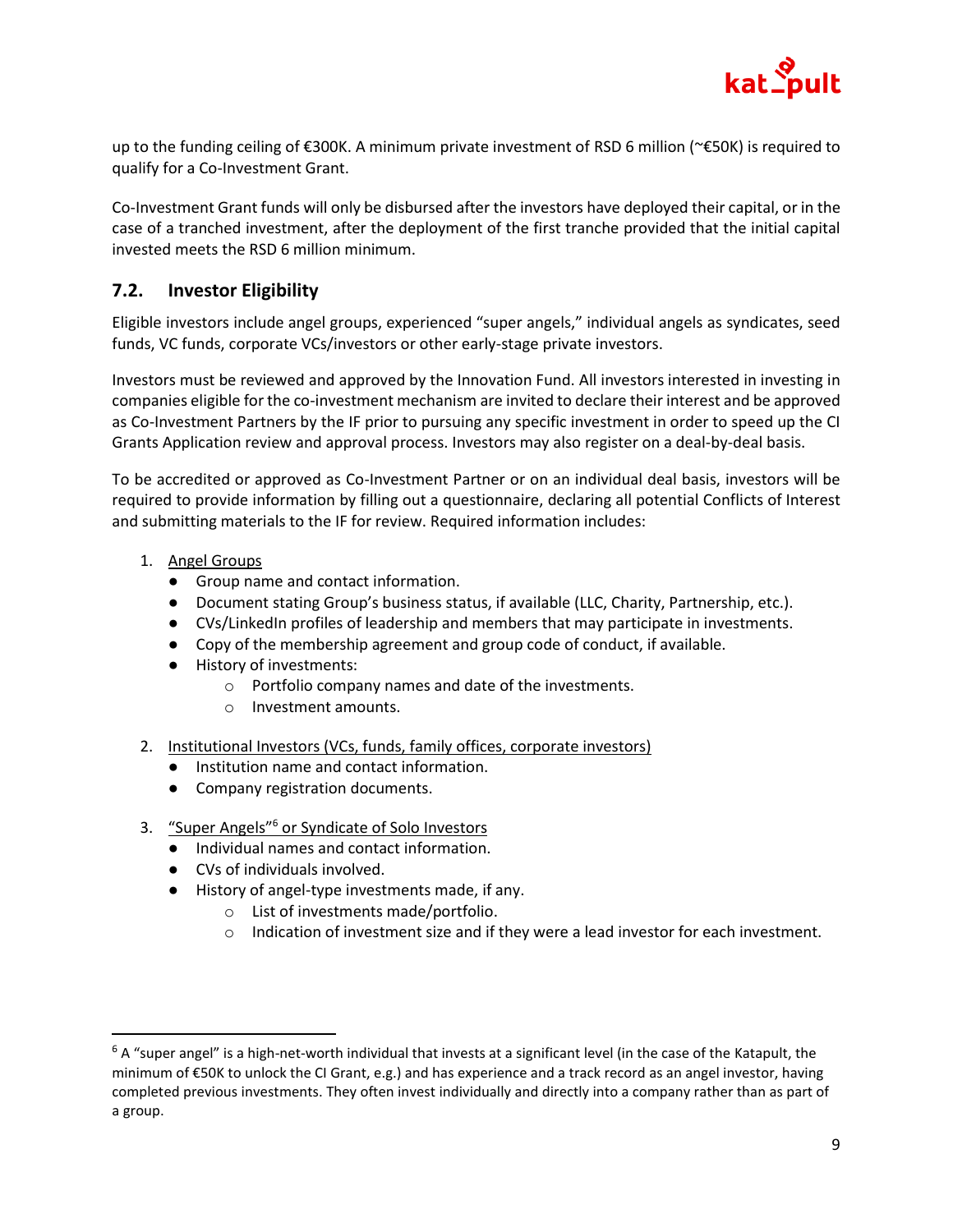

All investors must pass a fiduciary check to be undertaken by the IF. The IF will reserve the right to vet investors through letters of recommendation, interviews, and background checks, and to reject potential investors for any reason at any time in the process.

It is the responsibility of the Applicant and investor to disclose any familial or other close relationships between the company founders or key employees and investor(s). CI Grants will not match investment rounds that are led by family members, though with discretion may match investments where family members are not leading and are participating as minority investors.

## **7.3. Application Process for CI Grants**

### **Application Instructions**

In preparing the CI Grant Application, Applicants should consider the following:

- All Applications including information and documentation must be submitted in English.
- Only Applications submitted via IF's [CI Grants portal](https://katapult.acceleratorapp.co/application/new?program=katapult%20co-investment%20grant%20funding) will be considered.
- All Application supporting materials must be uploaded to the relevant section of the [CI Grants](https://katapult.acceleratorapp.co/application/new?program=katapult%20co-investment%20grant%20funding)  [portal](https://katapult.acceleratorapp.co/application/new?program=katapult%20co-investment%20grant%20funding) (no hard copies will be accepted).
- Both the firm Application and the supplemental investor materials are needed to consider the CI Grant Application complete.
- Only complete Applications will be processed.
- An Applicant can receive more than one CI Grant up to a total of EUR 300K, cumulative with the At-Entry Grant.

### **Application Content**

The following information and materials must be submitted as part of the CI Grant Application:

- Online Application properly filled out on the IF's [CI Grants portal.](https://katapult.acceleratorapp.co/application/new?program=katapult%20co-investment%20grant%20funding)
- List of existing shareholders and their percentage ownership (capitalization table).
- Investor deck or / and business plan.
- Signed term sheet or a letter of intent from the investor.
- Pro forma financial projections for at least two years.
- Budget breakdown for the requested CI Grant and the investment capital use of funds in the IF's template.
- Environmental and Social Screening Checklist filled in and signed by the Applicant.

In addition, investors must provide supplemental information separately directly via email to [katapult@inovacionifond.rs,](mailto:katapult@inovacionifond.rs) to include:

- Individual/firm information according to Section 7.2.
- Due diligence summary or investment memo.
- Signed investment agreement(s) (Stock Purchase Agreement, Investment Agreement, Shareholders Agreement, etc.) [may be submitted after the CI Grant Agreement is signed].

Investors will be required to provide signed investment documents before the first tranche of the CI Grant funding is disbursed. All investors participating in the round and providing investment that will be matched by the CI Grant must provide information to confirm investor eligibility and investment agreements must include signatures of all participating investors (i.e., all investors that will be investing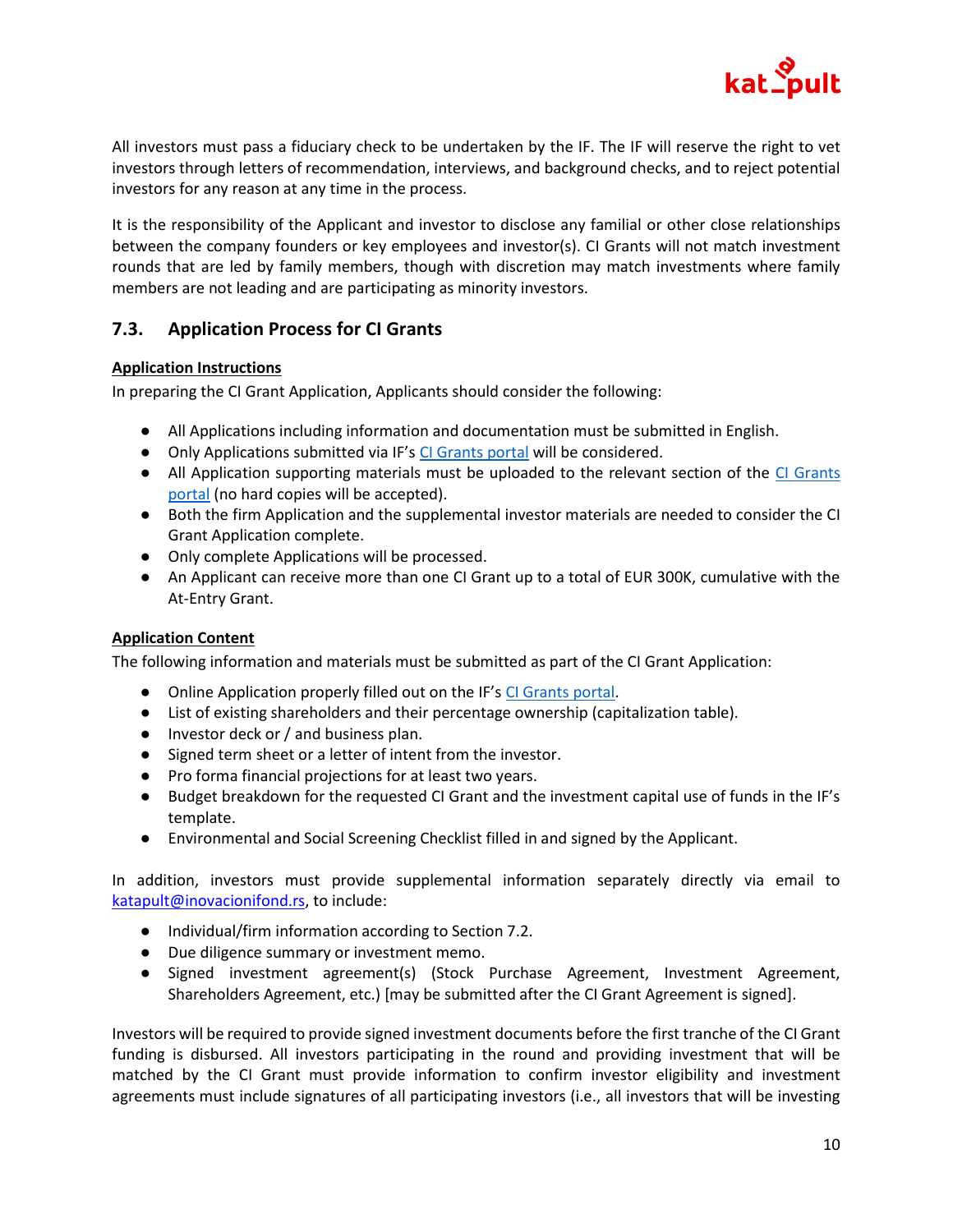

capital matched by CI Grant funds). Only the lead investor needs to provide the due diligence summary or investment memo.

# **7.4. Evaluation & Financing Decision**

Applications will be reviewed by the internal IF Co-Investment Review Committee (CIRC).

The CIRC will examine Applications to (i) confirm the requisite information and materials have been provided in full, (ii) verify the company continues to meet the eligibility criteria and ESMF compliance requirements, (iii) confirm investor(s) eligibility (including Conflict of Interest compliance) and (iv) confirm that the investment structuring and terms are acceptable.

The following factors will be considered while assessing the proposed investment:

- 1. **Company receiving investment:** The investment must be either in the Katapult Awardee or in a related legal entity (parent company, e.g.) incorporated specifically for the purpose of receiving the investment and operating in a specific geography. Irrespective of the specific legal entity that is receiving external investment, the majority of company operations and key principals (majority of co-founders or executive team members, e.g.) should be based in Serbia. The CI Grant awarded by the IF will in any case be transferred to the Awardee entity that is registered in Serbia.
- 2. **Investment structuring:** The IF will match equity and quasi-equity investments (including convertible debt/SAFEs, etc.) and may consider alternative structures.
- 3. **Terms of the investment:** The IF will consider whether the terms are consistent with local and global markets good practices for early-stage private investing.

Awardees may submit an investment term sheet and ask for preliminary, non-binding opinion from the IF regarding the compliance of the terms of the proposed investment with CI Grant qualifying requirements. Negative preliminary opinion will include reasons for non-compliance with qualification criteria and possible measures to correct the terms to qualify for the CI Grant.

Evaluation of Applications will include environmental and social screening based on the ESSC submitted by the Applicant and the specific interview with the specialist for environmental and social matters, in line with the ESMF.

The CIRC will prepare a report with the final co-financing decision. Two decisions are possible:

- 1. Approval. CI Grant Applicant is notified, and the process moves forward.
- 2. Denial. CI Grant Applicant is notified that the Application has not been approved.

The IF will communicate the CIRC decision to the Applicants via email.

### **7.5. Drafting of Grant Agreement**

Once the positive CI Committee decision is communicated the IF will prepare the CI Grant Agreement<sup>7</sup> to be signed.

The following documentation must be prepared as a condition for signing CI Grant Agreement:

● ESMP (where Applicable) which needs to be approved by the Environmental Expert engaged on SAIGE.

 $7$  CI Grant Agreement may be signed in the form of annex to the existing Acceleration Agreement.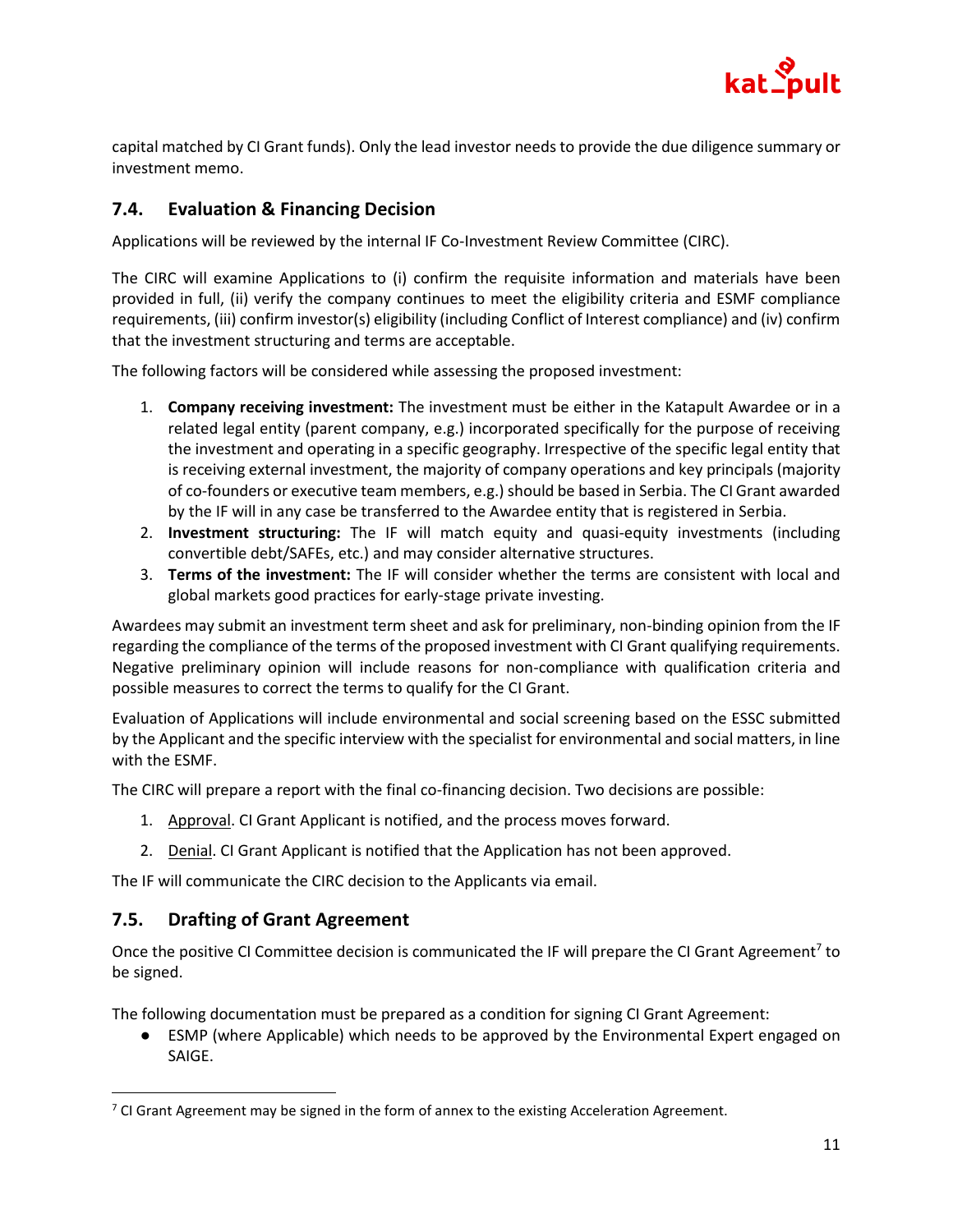

- Separate bank account to which the CI Grant proceeds will be transferred. This may be the same account used for the At-Entry Grant.
- Written statement made under material and criminal responsibility that the Awardee will comply with all the provisions of Law on labor and protection at work.

### **7.6. Disbursement**

CI Grant funds will only be disbursed after the investor(s) have deployed their capital and the Awardee provides evidence (via a bank statement, e.g.).

As noted above, the Awardee must open a separate bank account where CI Grant funds from the IF are transferred. This account must not be used for any other purposes except the implementation of the approved grant(s). The Awardee bears full legal responsibility for this account, documents all the payments made to and from it and reports them back to the Innovation Fund.

Expenditures to be covered from the grant may not be incurred before the start of the project.

The CI Grant is disbursed on a quarterly basis. The minimum period for the disbursement of the CI Grant is 12 months, provided the investment is transferred in the period of 12 months or less, and may be up to 24 months.

Prior to quarterly disbursements, the Awardee must submit quarterly progress and financial reports within two (2) weeks after the last calendar day of the reporting period along with other required documentation, and these reports must be approved by the IF.

All payments to the Awardees are made in Serbian Dinars.

The IF reserves the right to adopt the grant structure and disbursement schedule according to specific circumstances related to the Awardee or terms of the investment.

## **7.7. Reporting**

Reporting includes Quarterly Financial and Progress Reports. The required reporting period will be between 12 and 24 months after signing of the respective CI Grant Agreement, depending on the grant disbursement schedule.

Awardees shall keep accurate and regular accounts of the implementation of CI Grant funding using an appropriate accounting system. These systems may either be an integrated part of the Awardee's regular system or an adjunct to that system. This system shall be run in accordance with accepted standards of accounting and bookkeeping policies and rules. Accounts and expenditures relating to CI Grants must be easily identifiable and verifiable.

Quarterly Financial Reports (QFR) should include cash flow statements from the separate bank account in the template provided by the IF.

While the QFRs describe the changes in the separate bank account only, Quarterly Progress Report will include a narrative recap that focuses on the entire business of the Awardee, outlining the main activities the Awardee has undertaken. In addition, the narrative should focus on the main achievements the Awardee has made in a particular reporting period, challenges it faces and general overview of the business activities. Depending on the reporting requirements imposed to the CI Grant Awardee by the investor, the IF may request reporting on specific KPIs defined in advance. In addition to the reports required under the CI Grant Agreement, it is the Awardee's obligation to report significant events to the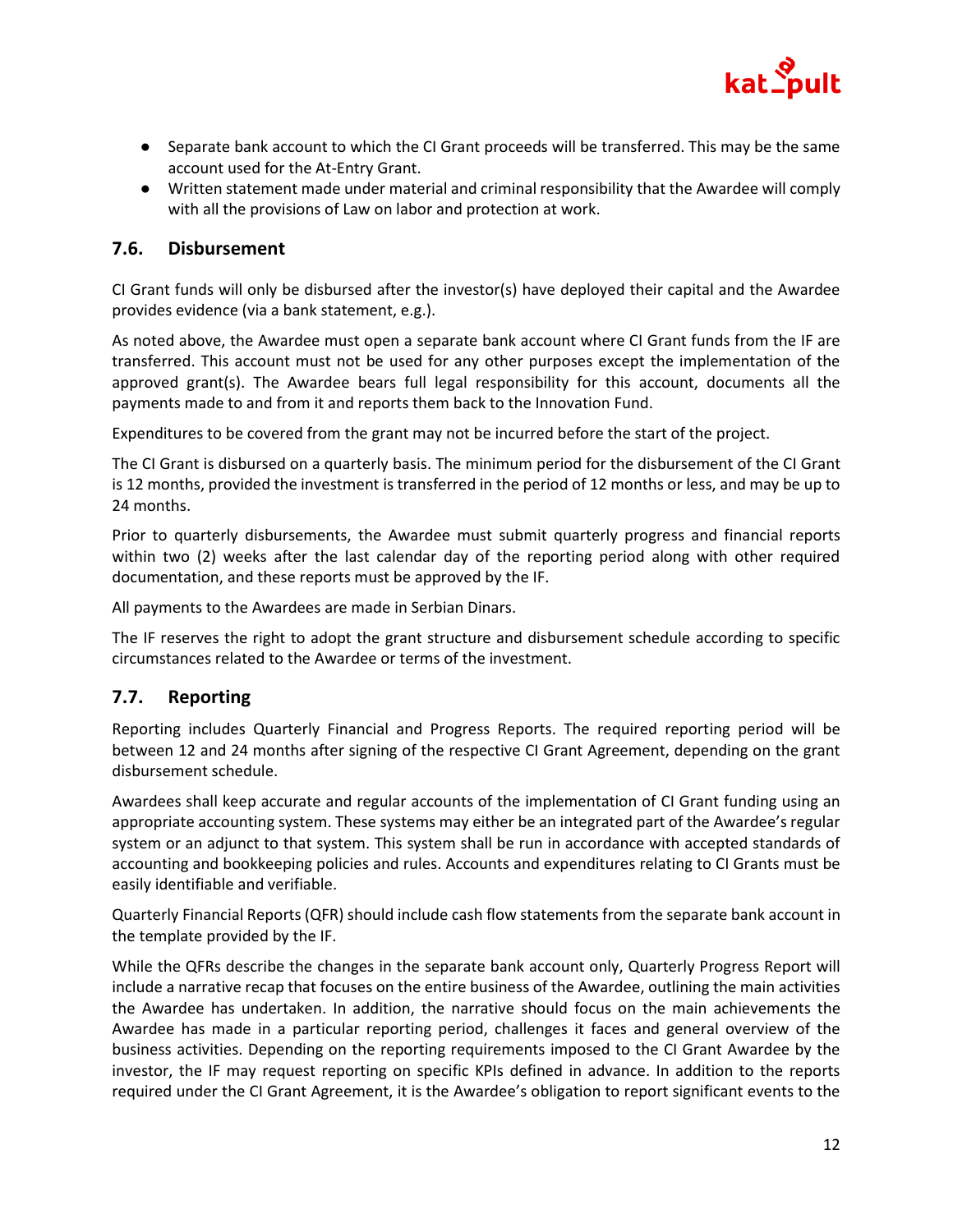

IF, positive or otherwise. It is expected that the IF will also be provided with any investor reports shared with company investors.

## **7.8. Monitoring**

The IF may perform monitoring visits if deemed necessary. The purpose of any monitoring visit by the IF is primarily to check that all important activities are occurring as reported and as stated in the approved documents. The IF staff will notify the Awardee in writing by email approximately one (1) week in advance about the monitoring visit. The notification will outline the purpose of the visit, what is to be reviewed, and who should attend the meeting during the monitoring visit.

# **8. TERMINATION OF GRANT AGREEMENTS**

At-Entry and CI Grants may be terminated, and Awardee required to repay part or the full grant amount if any breach of the CI Grant Agreement is made, including under the following circumstances:

- Where the Awardee uses the grant funds in contravention to the purposes stated in the any of the Grant Agreements.
- Where the Awardee uses the grant funds to pay for ineligible expenses or activities listed in the any of the Grant Agreements.
- Where the Awardee has deliberately falsified or provided incomplete information to obtain the grant.
- Where the Awardee fails to cooperate and provide the necessary information as requested by IF.
- Where the Awardee violates any of the Environmental & Social Safeguards stated in any of the Grant Agreement.

# **9. CONFLICTS OF INTEREST**

All procedures for approval for grant funding will be done with utmost diligence and any conflicts of interest declared. Any IF staff or program Selection Committee member involved in the above procedures will be required to declare any personal or organizational relationship or interest in any enterprises or individual Applicants, and/or disclose those interests in which they have a particular stake.

Additionally, Applicants are to take all necessary precautions to avoid real or perceived conflicts of interests and shall inform the IF without delay of any situation constituting or likely to lead to any such conflict.

Conflict of interest is present in, but not limited to, situations where the impartial and objective exercise of the functions of any grant Applicant, grant selection committee member, or IF staff or consultants in relation to the execution of this project is compromised because said Applicant, committee member or staff member is in a position to derive personal benefits from actions or decisions made in their official capacity due to personal or professional relationships.

# **10. FRAUD AND CORRUPTION**

All Awardees must agree to undertake all necessary actions to prevent possible Fraud and Corruption during the period of support by the IF and in deploying the funding provided by the IF. In pursuance of this policy, the practices constituting Fraud and Corruption are defined as follows: